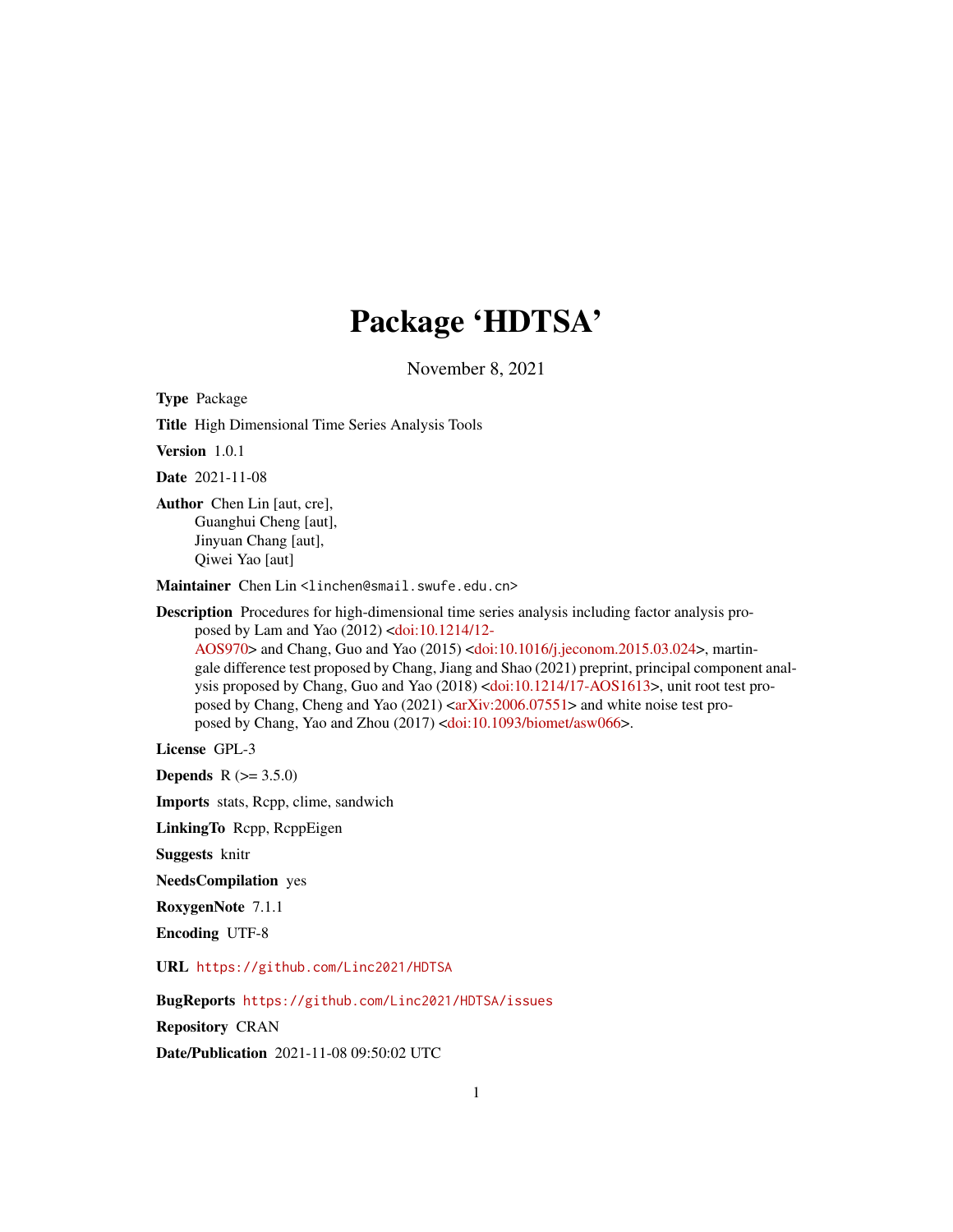### <span id="page-1-0"></span>R topics documented:

| Index |  |  |  |  |  |  |  |  |  |  |  |  |  |  |  |  |  |  | $\overline{13}$ |
|-------|--|--|--|--|--|--|--|--|--|--|--|--|--|--|--|--|--|--|-----------------|
|       |  |  |  |  |  |  |  |  |  |  |  |  |  |  |  |  |  |  |                 |
|       |  |  |  |  |  |  |  |  |  |  |  |  |  |  |  |  |  |  |                 |
|       |  |  |  |  |  |  |  |  |  |  |  |  |  |  |  |  |  |  |                 |
|       |  |  |  |  |  |  |  |  |  |  |  |  |  |  |  |  |  |  |                 |
|       |  |  |  |  |  |  |  |  |  |  |  |  |  |  |  |  |  |  |                 |
|       |  |  |  |  |  |  |  |  |  |  |  |  |  |  |  |  |  |  |                 |

<span id="page-1-1"></span>factors *Factor modeling: Inference for the number of factors*

#### Description

factors() deals with factor modeling for high-dimensional time series proposed in Lam and Yao (2012):

$$
\mathbf{y}_t = \mathbf{A}\mathbf{x}_t + \boldsymbol{\epsilon}_t,
$$

where  $x_t$  is an  $r \times 1$  latent process with (unknown)  $r \leq p$ , **A** is a  $p \times r$  unknown constant matrix, and  $\epsilon_t \sim \text{WN}(\mu_{\epsilon}, \Sigma_{\epsilon})$  is a vector white noise process. The number of factors r and the factor loadings A can be estimated in terms of an eigenanalysis for a nonnegative definite matrix, and is therefore applicable when the dimension of  $y_t$  is on the order of a few thousands. This function aims to estimate the number of factors  $r$  and the factor loading matrix  $A$ .

#### Usage

 $factors(Y, lag.k = 5, twostep = FALSE)$ 

#### Arguments

| $\mathbf{Y} = {\mathbf{y}_1, \dots, \mathbf{y}_n}$ , a data matrix with <i>n</i> rows and <i>p</i> columns, where <i>n</i> is the |
|-----------------------------------------------------------------------------------------------------------------------------------|
| sample size and p is the dimension of $v_t$ .                                                                                     |

#### lag.k Time lag  $k_0$  used to calculate the nonnegative definite matrix  $\widehat{M}$ :

$$
\widehat{\mathbf{M}} = \sum_{k=1}^{k_0} \widehat{\mathbf{\Sigma}}_y(k) \widehat{\mathbf{\Sigma}}_y(k)',
$$

where  $\hat{\Sigma}_y(k)$  is the sample autocovariance of  $y_t$  at lag k.

twostep Logical. If FALSE (the default), then standard procedures [See Section 2.2 in Lam and Yao (2012)] for estimating r and A will be implemented. If TRUE, then a two step estimation procedure [See Section 4 in Lam and Yao (2012)] will be implemented for estimating  $r$  and  $A$ .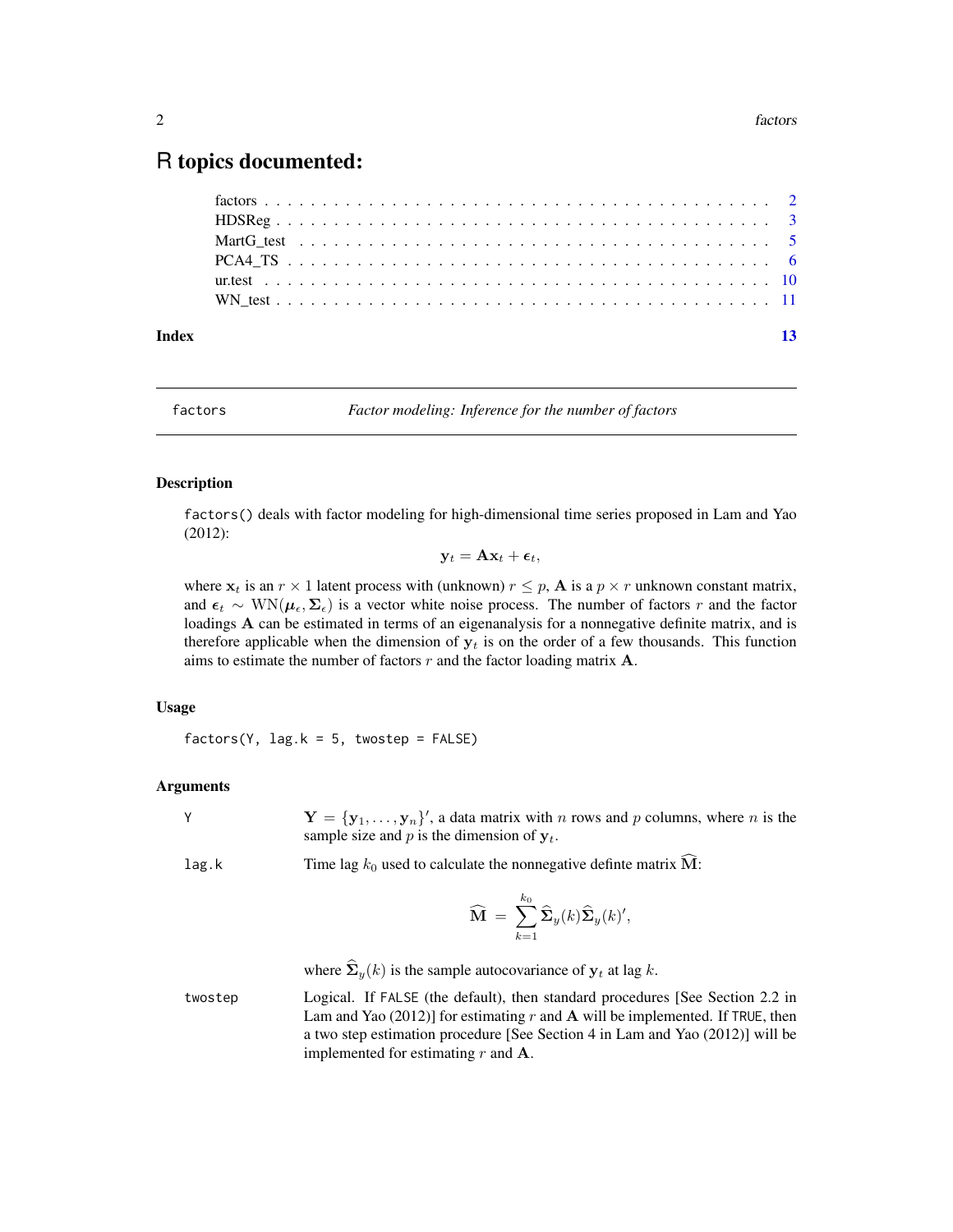#### <span id="page-2-0"></span>HDSReg 3

#### Value

An object of class "factors" is a list containing the following components:

| factor num  | The estimated number of factors $\hat{r}$ .                 |
|-------------|-------------------------------------------------------------|
| loading.mat | The estimated $p \times r$ factor loading matrix <b>A</b> . |

#### References

Lam, C. & Yao, Q. (2012). *Factor modelling for high-dimensional time series: Inference for the number of factors*, The Annals of Statistics, Vol. 40, pp. 694–726.

#### Examples

```
## Generate x_t
p \le -400n < -400r <- 3
X \leq - mat.or.vec(n, r)
A \leq matrix(runif(p*r, -1, 1), ncol=r)
x1 \leftarrow \text{arima}.\text{sim}(\text{model=list}(\text{ar=c}(0.6)), \text{n=n})x2 \le -\arima.sim(model=list(ar=c(-0.5)), n=n)x3 <- arima.sim(model=list(ar=c(0.3)), n=n)
eps <- matrix(rnorm(n*p), p, n)
X \leftarrow t \left( \text{cbind}(x1, x2, x3) \right)Y <- A %*% X + eps
Y \leftarrow t(Y)fac <- factors(Y,lag.k=2)
r_hat <- fac$factor_num
loading_Mat <- fac$loading.mat
```
HDSReg *High dimensional stochastic regression with latent factors*

#### Description

HDSReg() considers a multivariate time series model which represents a high dimensional vector process as a sum of three terms: a linear regression of some observed regressors, a linear combination of some latent and serially correlated factors, and a vector white noise:

$$
\mathbf{y}_t = \mathbf{Dz}_t + \mathbf{A}\mathbf{x}_t + \boldsymbol{\epsilon}_t,
$$

where  $y_t$  and  $z_t$  are, respectively, observable  $p \times 1$  and  $m \times 1$  time series,  $x_t$  is an  $r \times 1$  latent factor process,  $\epsilon_t \sim \text{WN}(0, \Sigma_{\epsilon})$  is a white noise with zero mean and covariance matrix  $\Sigma_{\epsilon}$  and  $\epsilon_t$ is uncorrelated with  $(z_t, x_t)$ , **D** is an unknown regression coefficient matrix, and **A** is an unknown factor loading matrix. This procedure proposed in Chang, Guo and Yao (2015) aims to estimate the unknown regression coefficient matrix  $D$ , the number of factors r and the factor loading matrix  $A$ .

#### Usage

 $HDSReg(Y, Z, D = NULL, lag.k = 1, twostep = FALSE)$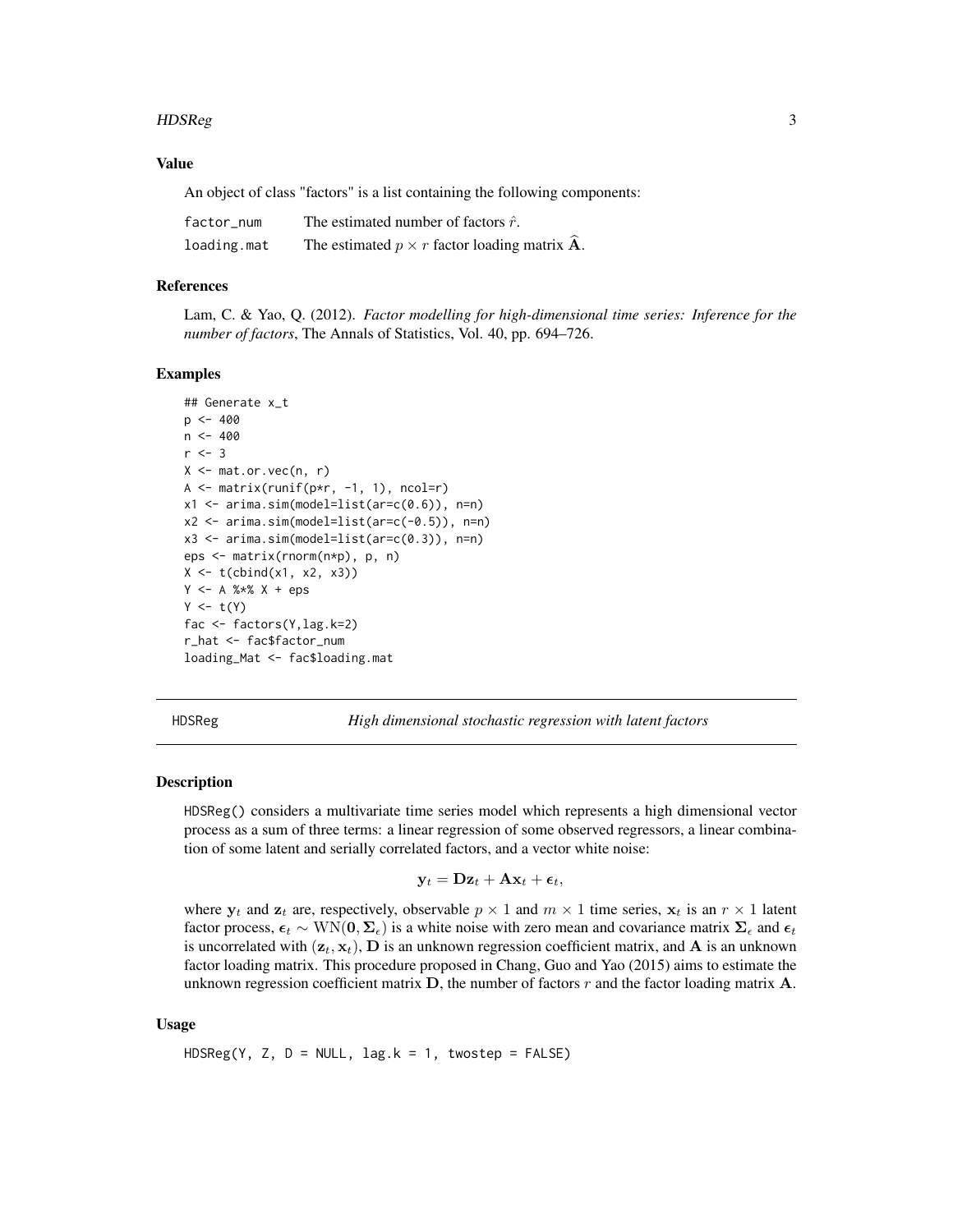#### <span id="page-3-0"></span>Arguments

| Y     | $\mathbf{Y} = {\mathbf{y}_1, \dots, \mathbf{y}_n}$ , a data matrix with <i>n</i> rows and <i>p</i> columns, where <i>n</i> is the<br>sample size and p is the dimension of $y_t$ .                                               |
|-------|----------------------------------------------------------------------------------------------------------------------------------------------------------------------------------------------------------------------------------|
|       | $\mathbf{Z} = {\mathbf{z}_1, \dots, \mathbf{z}_n}$ , a data matrix representing some observed regressors with n<br>rows and m columns, where n is the sample size and m is the dimension of $z_t$ .                              |
| D     | A $p \times m$ regression coefficient matrix $\widetilde{D}$ . If $D = \text{NULL}$ (the default), our procedure<br>will estimate $D$ first and let $D$ be the estimate of $D$ . If $D$ is given by $R$ users,<br>then $D = D$ . |
| lag.k | Time lag $k_0$ used to calculate the nonnegative definite matrix $\hat{M}$ :                                                                                                                                                     |
|       | $\widehat{\mathbf{M}} = \sum^{k_0} \widehat{\mathbf{\Sigma}}_{\eta}(k) \widehat{\mathbf{\Sigma}}_{\eta}(k)',$<br>$k=1$                                                                                                           |
|       | where $\hat{\Sigma}_n(k)$ is the sample autocovariance of $\eta_t = y_t - \tilde{D}z_t$ at lag k.                                                                                                                                |

twostep Logical. If FALSE (the default), then standard procedures (see [factors](#page-1-1)) will be implemented to estimate  $r$  and  $A$ . If TRUE, then a two step estimation procedure (see [factors](#page-1-1)) will be implemented to estimate  $r$  and  $A$ .

#### Value

An object of class "HDSReg" is a list containing the following components:

| factor num   | The estimated number of factors $\hat{r}$ .                                          |
|--------------|--------------------------------------------------------------------------------------|
| reg.coff.mat | The estimated $p \times m$ regression coefficient matrix <b>D</b> if D is not given. |
| loading.mat  | The estimated $p \times m$ factor loading matrix $\hat{A}$ .                         |

#### References

Chang, J., Guo, B. & Yao, Q. (2015). *High dimensional stochastic regression with latent factors, endogeneity and nonlinearity*, Journal of Econometrics, Vol. 189, pp. 297–312.

#### See Also

[factors](#page-1-1).

#### Examples

```
n < -400p <- 200
m \leq -2r < -3X \leftarrow \text{mat.or.vec}(n,r)x1 \leftarrow \text{arima}.\text{sim}(\text{model=list}(\text{ar=c}(0.6)), \text{n=n})x2 \le -\arima.sim(model=list(ar=c(-0.5)),n=n)x3 \le arima.sim(model=list(ar=c(0.3)), n=n)
X \leftarrow \text{cbind}(x1, x2, x3)X \leftarrow t(X)
```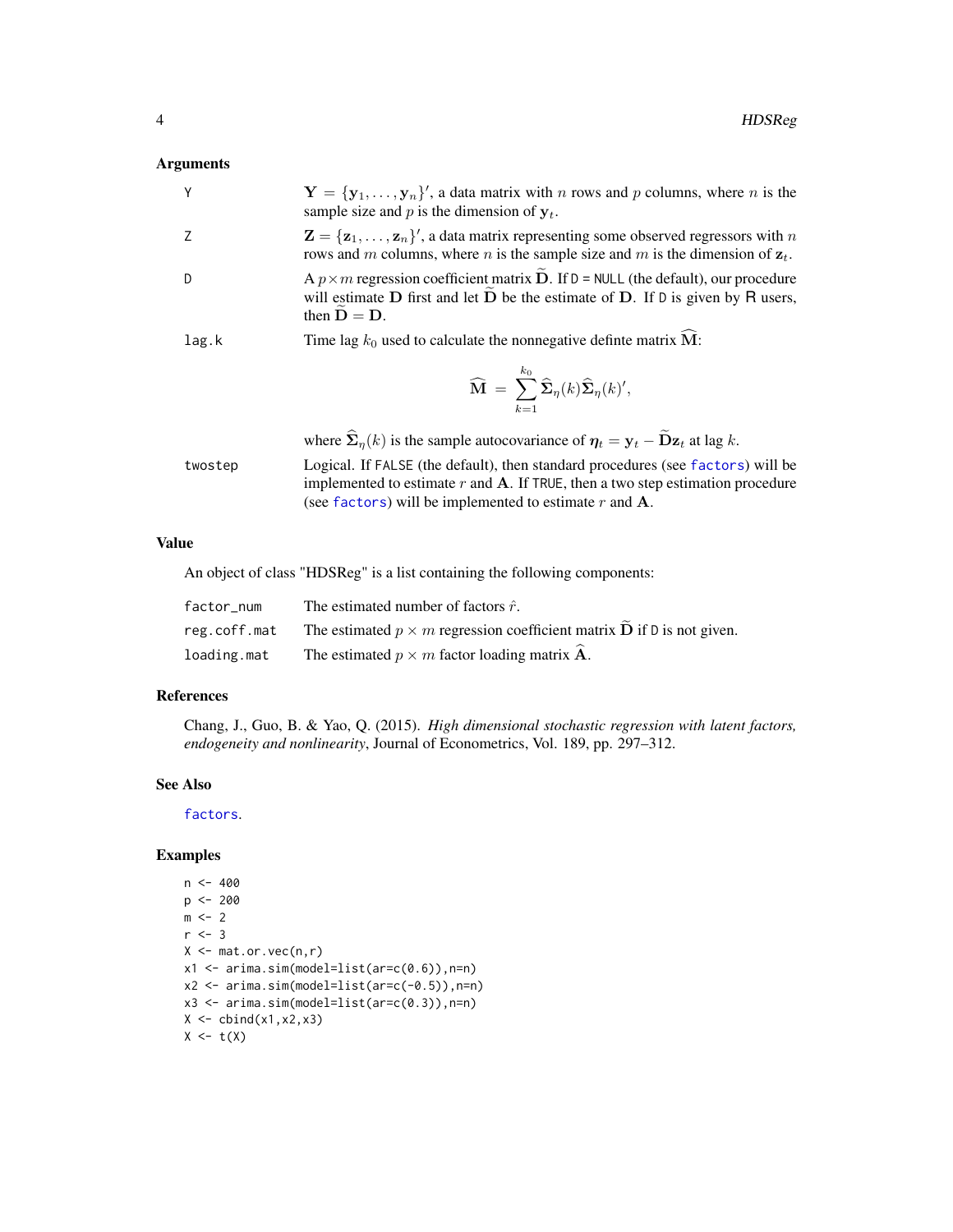#### <span id="page-4-0"></span>MartG\_test 5

```
Z \leftarrow \text{mat.or.vec}(m,n)S1 <- matrix(c(5/8,1/8,1/8,5/8),2,2)
Z[, 1] <- c(rnorm(m))
for(i in c(2:n)){
 Z[,i] <- S1%*%Z[, i-1] + c(rnorm(m))
}
D \le - matrix(runif(p*m, -2, 2), ncol=m)
A \leftarrow matrix(runif(p*r, -2, 2), ncol=r)eps <- mat.or.vec(n, p)
eps <- matrix(rnorm(n*p), p, n)
Y <- D %*% Z + A %*% X + eps
Y \leftarrow t(Y)Z \leftarrow t(Z)res1 <- HDSReg(Y,Z,D,lag.k=2)
res2 <- HDSReg(Y,Z,lag.k=2)
```
MartG\_test *Testing for martingale difference hypothesis in high dimension*

#### Description

MartG\_test() implements a new test proposed in Chang, Jiang and Shao (2021) for the following hypothesis testing problem:

 $H_0: {\mathbf{x}_t}_{t=1}^n$  is a MDS versus  $H_1: {\mathbf{x}_t}_{t=1}^n$  is not a MDS,

where MDS is the abbreviation of "martingale difference sequence".

#### Usage

```
MartG_test(
 X,
  lag.k = 2,B = 1000,
  type = c("Linear", "Quad"),
  alpha = 0.05,
  kernel.type = c("QS", "Par", "Bart")
)
```
#### Arguments

|       | $X = \{x_1, \ldots, x_n\}'$ , an $n \times p$ sample matrix, where <i>n</i> is the sample size and <i>p</i><br>is the dimension of $x_t$ .  |
|-------|---------------------------------------------------------------------------------------------------------------------------------------------|
| lag.k | Time lag $K$ , a positive integer, used to calculate the test statistic. Default is<br>$\texttt{lag.k} = 2.$                                |
| B.    | Bootstrap times for generating multivariate normal distributed random vectors<br>in calculating the critical value. Default is $B = 2000$ . |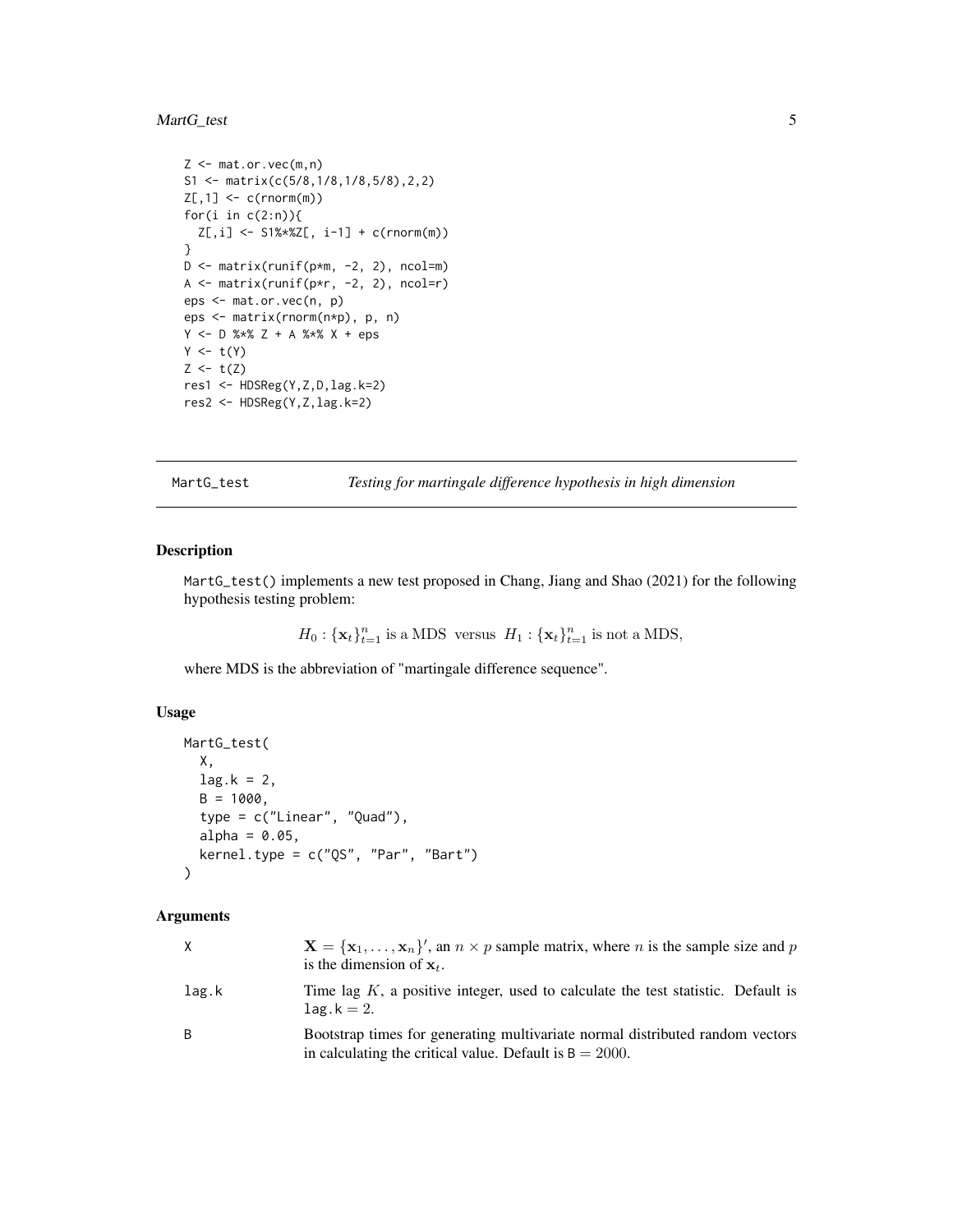<span id="page-5-0"></span>

| type        | String, a map is chosen by the R users, such as the default option is 'Linear'<br>means linear identity map ( $\phi(\mathbf{x}) = \mathbf{x}$ ). Also including another option 'Quad'<br>(Both linear and quadratic terms $\phi(\mathbf{x}) = {\mathbf{x}', (\mathbf{x}^2)'}$ ). See Section 2.1 in<br>Chang, Jiang and Shao (2021) for more information. |
|-------------|-----------------------------------------------------------------------------------------------------------------------------------------------------------------------------------------------------------------------------------------------------------------------------------------------------------------------------------------------------------|
| alpha       | The prescribed significance level. Default is 0.05.                                                                                                                                                                                                                                                                                                       |
| kernel.type | String, an option for choosing the symmetric kernel used in the estimation of<br>long-run covariance matrix, for example, 'QS' (Quadratic spectral kernel), 'Par'<br>(Parzen kernel) and 'Bart' (Bartlett kernel), see Andrews (1991) for more in-<br>formation. Default option is kernel. type = 'QS'.                                                   |

#### Value

An object of class "MartG\_test" is a list containing the following components:

| reject  | Logical value. If TRUE, it means rejecting the null hypothesis, otherwise it means<br>not rejecting the null hypothesis. |
|---------|--------------------------------------------------------------------------------------------------------------------------|
| p.value | Numerical value which represents the p-value of the test.                                                                |

#### References

Chang, J., Jiang, Q. & Shao, X. (2021). *Testing the martingale difference hypothesis in high dimension*.

#### Examples

```
n <- 200
p \le -10X <- matrix(rnorm(n*p),n,p)
res <- MartG_test(X)
Pvalue <- res$p.value
rej <- res$reject
```
<span id="page-5-1"></span>PCA4\_TS *Principal component analysis for time serise*

#### Description

PCA4\_TS() seeks for a contemporaneous linear transformation for a multivariate time series such that the transformed series is segmented into several lower-dimensional subseries:

$$
\mathbf{y}_t = \mathbf{A} \mathbf{x}_t,
$$

where  $x_t$  is an unobservable  $p \times 1$  weakly stationary time series consisting of  $q \ (\geq 1)$  both contemporaneously and serially uncorrelated subseries. See Chang, Guo and Yao (2018).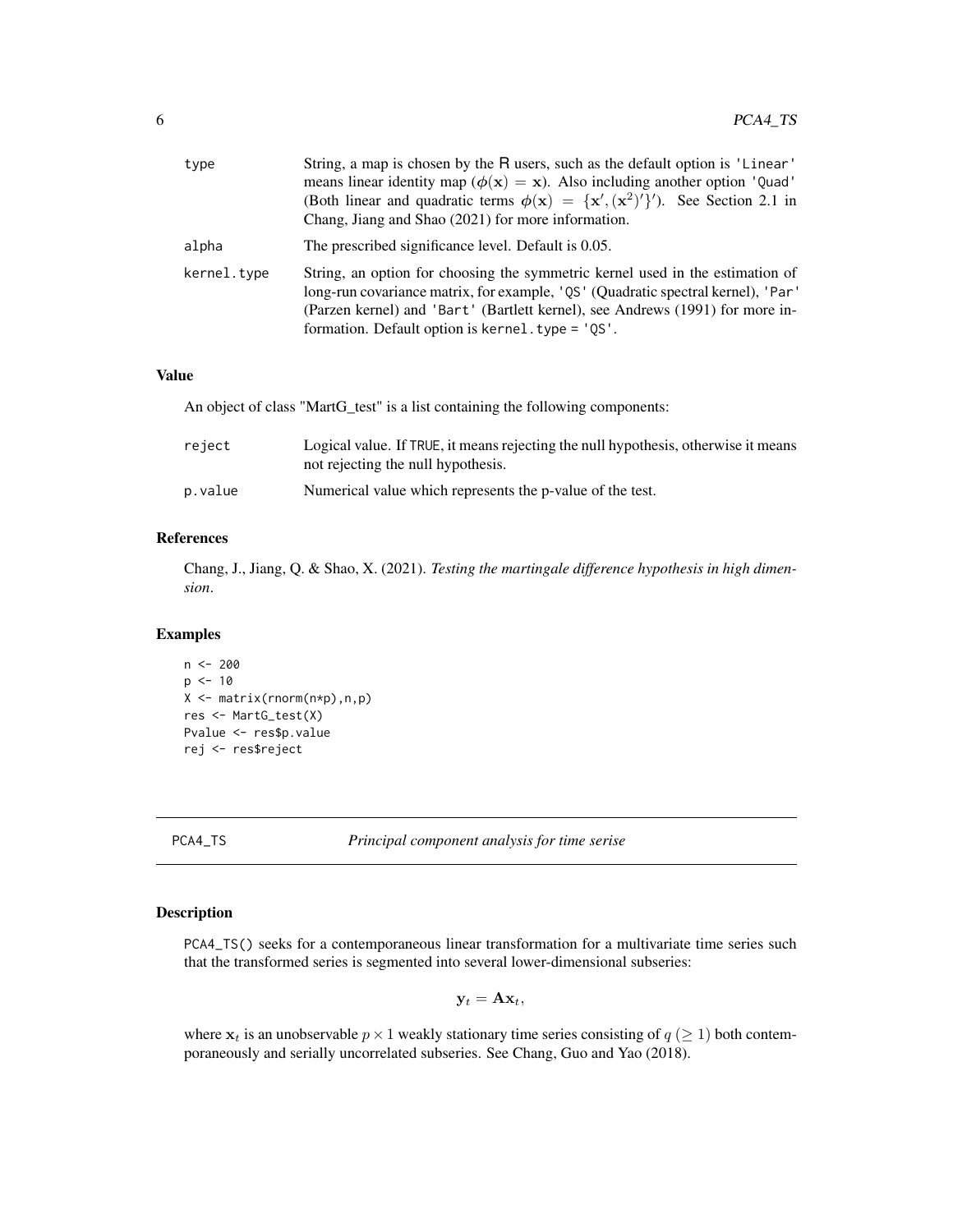#### PCA4\_TS 7

#### Usage

```
PCA4_TS(
  Y,
  lag.k = 5,thresh = FALSE,
  tuning.vec = NULL,
 K = 5,
  prewhiten = TRUE,
  permutation = c("max", "fdr"),m = NULL,beta,
  just4pre = FALSE,
  verbose = FALSE
)
```
#### Arguments

| Y           | $\mathbf{Y} = {\mathbf{y}_1, \dots, \mathbf{y}_n}$ , a data matrix with <i>n</i> rows and <i>p</i> columns, where <i>n</i> is the<br>sample size and p is the dimension of $y_t$ . The procedure will first normalize $y_t$<br>as $\hat{\mathbf{V}}^{-1/2}\mathbf{y}_t$ , where $\hat{\mathbf{V}}$ is an estimator for covariance of $\mathbf{y}_t$ . See details below<br>for the selection of $\hat{V}^{-1}$ . |
|-------------|------------------------------------------------------------------------------------------------------------------------------------------------------------------------------------------------------------------------------------------------------------------------------------------------------------------------------------------------------------------------------------------------------------------|
| lag.k       | Time lag $k_0$ used to calculate the nonnegative definte matrix $\widehat{W}_v$ :                                                                                                                                                                                                                                                                                                                                |
|             | $\widehat{\mathbf{W}}_y = \sum_{k=0}^{k_0} \widehat{\mathbf{\Sigma}}_y(k) \widehat{\mathbf{\Sigma}}_y(k)' = \mathbf{I}_p + \sum_{k=1}^{k_0} \widehat{\mathbf{\Sigma}}_y(k) \widehat{\mathbf{\Sigma}}_y(k)',$                                                                                                                                                                                                     |
|             | where $\hat{\Sigma}_y(k)$ is the sample autocovariance of $\hat{V}^{-1/2}y_t$ at lag k. See (2.5) in<br>Chang, Guo and Yao (2018).                                                                                                                                                                                                                                                                               |
| thresh      | Logical. If FALSE (the default), no thresholding will be applied to estimate $\hat{\mathbf{W}}_y$ .<br>If TRUE, a thresholding method will be applied first to estimate $\hat{\mathbf{W}}_y$ , see (3.5) in<br>Chang, Guo and Yao (2018).                                                                                                                                                                        |
| tuning.vec  | The value of the tuning parameter $\lambda$ in the thresholding level $u = \lambda \sqrt{n^{-1} \log p}$ ,<br>where default value is 2. If tuning vec is a vector, then a cross validation<br>method proposed in Cai and Liu (2011) will be used to choose the best tuning<br>parameter $\lambda$ .                                                                                                              |
| К           | The number of folders used in the cross validation for the selection of $\lambda$ , the<br>default is 5. It is required when thresh $=$ TRUE.                                                                                                                                                                                                                                                                    |
| prewhiten   | Logical. If TRUE (the default), we prewhiten each transformed component series<br>of $\hat{\mathbf{z}}_t$ [See Section 2.2.1 in Chang, Guo and Yao (2018)] by fitting a univariate<br>AR model with the order between 0 and 5 determined by AIC. If FALSE, then<br>prewhiten procedure will not be performed to $\hat{\mathbf{z}}_t$ .                                                                           |
| permutation | The method of permutation procedure to assign the components of $\hat{\mathbf{z}}_t$ to different<br>groups [See Section 2.2.1 in Chang, Guo and Yao (2018)]. Option is 'max'<br>(Maximum cross correlation method) or 'fdr' (False discovery rate procedure<br>based on multiple tests), default is permutation = 'max'. See Sections 2.2.2<br>and 2.2.3 in Chang, Guo and Yao (2018) for more information.     |

$$
\widehat{\mathbf{W}}_y ~=~ \sum_{k=0}^{k_0}\widehat{\mathbf{\Sigma}}_y(k)\widehat{\mathbf{\Sigma}}_y(k)' = \mathbf{I}_p + \sum_{k=1}^{k_0}\widehat{\mathbf{\Sigma}}_y(k)\widehat{\mathbf{\Sigma}}_y(k)'
$$

- thresholding will be applied to estimate  $\widehat{W}_y$ . If TRUE, a thresholding method will be applied first to estimate  $\widehat{W}_y$ , see (3.5) in Chang, Guo and Yao (2018).
- tuning.vec The value of the tuning parameter  $\lambda$  in the thresholding level  $u = \lambda \sqrt{n^{-1} \log p}$ , where default value is 2. If tuning.vec is a vector, then a cross validation method proposed in Cai and Liu (2011) will be used to choose the best tuning parameter  $\lambda$ .
- The number of folders used in the cross validation for the selection of  $\lambda$ , the default is 5. It is required when thresh = TRUE.
- prewhiten Logical. If TRUE (the default), we prewhiten each transformed component series of  $\hat{\mathbf{z}}_t$  [See Section 2.2.1 in Chang, Guo and Yao (2018)] by fitting a univariate AR model with the order between 0 and 5 determined by AIC. If FALSE, then prewhiten procedure will not be performed to  $\hat{\mathbf{z}}_t$ .
- cation The method of permutation procedure to assign the components of  $\hat{z}_t$  to different groups [See Section 2.2.1 in Chang, Guo and Yao (2018)]. Option is 'max' (Maximum cross correlation method) or 'fdr' (False discovery rate procedure based on multiple tests), default is permutation = 'max'. See Sections 2.2.2 and 2.2.3 in Chang, Guo and Yao (2018) for more information.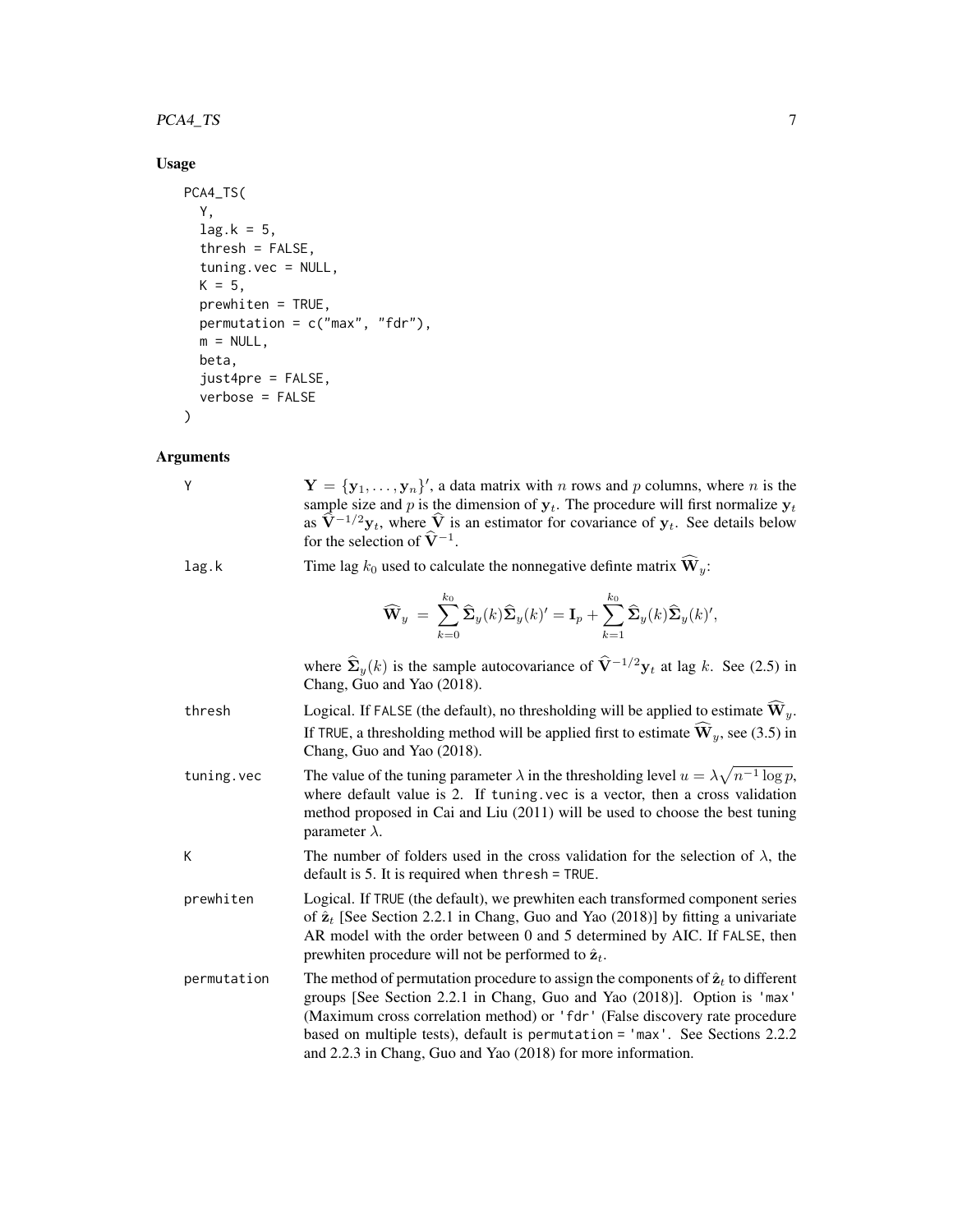.

| m        | A positive constant used in the permutation procedure [See $(2.10)$ in Chang,<br>Guo and Yao (2018)]. If m is not specified, then default option is $m = 10$ . |
|----------|----------------------------------------------------------------------------------------------------------------------------------------------------------------|
| beta     | The error rate used in the permutation procedure when permutation = 'fdr'.                                                                                     |
| just4pre | Logical. If TRUE, the procedure outputs $\hat{z}_t$ , otherwise outputs $\hat{x}_t$ (the permutated<br>version of $\hat{\mathbf{z}}_t$ ).                      |
| verbose  | Logical. If TRUE, the main results of the permutation procedure will be output<br>on the console. Otherwise, the result will not be output.                    |

#### Details

When  $p > n^{1/2}$ , the procedure use package **clime** to estimate the precision matrix  $\hat{V}^{-1}$ , otherwise uses function cov() to estimate  $\hat{V}$  and calculate its inverse. When  $p > n^{1/2}$ , we recommend to use the thresholding method to calculate  $\widehat{\mathbf{W}}_y$ , see more information in Chang, Guo and Yao (2018).

#### Value

The output of the segment procedure is a list containing the following components:

|  |  |  |  | The $p \times p$ transformation matrix such that $\hat{\mathbf{z}}_t = \hat{\mathbf{B}} \mathbf{y}_t$ , where $\hat{\mathbf{B}} = \hat{\mathbf{\Gamma}}_v \hat{\mathbf{V}}^{-1/2}$ |  |  |
|--|--|--|--|------------------------------------------------------------------------------------------------------------------------------------------------------------------------------------|--|--|
|  |  |  |  |                                                                                                                                                                                    |  |  |

Z  $\hat{\mathbf{Z}} = {\hat{\mathbf{z}}_1, \dots, \hat{\mathbf{z}}_n}$ , the transformed series with n rows and p columns.

The output of the permutation procedure is a list containing the following components:

| NoGroups      | The number of groups.                                                          |
|---------------|--------------------------------------------------------------------------------|
| No_of_Members | The cardinalities of different groups.                                         |
| Groups        | The indices of the components in $\hat{\mathbf{z}}_t$ that belongs to a group. |

#### References

Chang, J., Guo, B. & Yao, Q. (2018). *Principal component analysis for second-order stationary vector time series*, The Annals of Statistics, Vol. 46, pp. 2094–2124.

Cai, T. & Liu, W. (2011). *Adaptive thresholding for sparse covariance matrix estimation*, Journal of the American Statistical Association, Vol. 106, pp. 672–684.

Cai, T., Liu, W., & Luo, X. (2011). *A constrained l1 minimization approach for sparse precision matrix estimation*, Journal of the American Statistical Association, Vol. 106, pp. 594–607.

#### Examples

```
## Example 1 (Example 5 of Chang Guo and Yao (2018)).
## p=6, x_t consists of 3 independent subseries with 3, 2 and 1 components.
```

```
p \le -6; n \le -1500# Generate x_t
X \leq - mat.or.vec(p,n)
x \le -\arima.sim(model=list(ar=c(0.5, 0.3), mac(-0.9, 0.3, 1.2, 1.3)),n=n+2,sd=1)
for(i in 1:3) X[i, ] \leftarrow x[i:(n+i-1)]x \le -\arima.sim(model=list(ar=c(0.8,-0.5),ma=c(1,0.8,1.8)), n=n+1,sd=1)
for(i in 4:5) X[i, ] \leftarrow x[(i-3):(n+i-4)]
```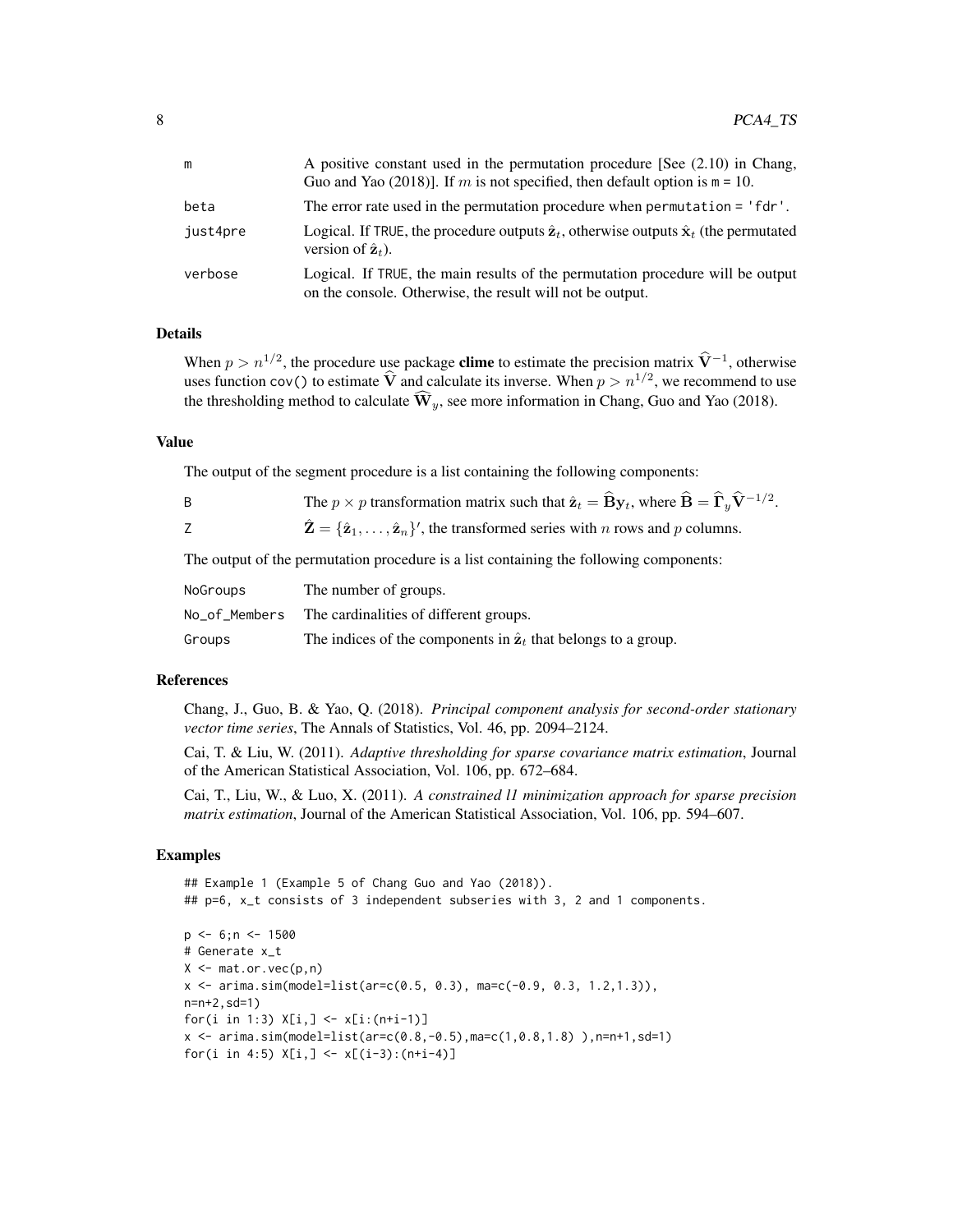#### PCA4\_TS 9

```
x \le -\arima.sim(model=list(ar=c(-0.7, -0.5), mac(-1, -0.8)),n=n,sd=1)X[6, ] < -x# Generate y_t
A \leftarrow \text{matrix}(\text{runif}(p*p, -3, 3), \text{ncol=p})Y <- A%*%X
Y \leftarrow t(Y)res <- PCA4_TS(Y, lag.k=5,permutation = "max")
res1=PCA4_TS(Y, lag.k=5,permutation = "fdr", beta=10^(-10))
# The transformed series z_t
7 < - res$7
# Plot the cross correlogram of z_t and y_t
Y \le - data.frame(Y); Z=data.frame(Z)names(Y) <- c("Y1","Y2","Y3","Y4","Y5","Y6")
names(Z) <- c("Z1","Z2","Z3","Z4","Z5","Z6")
# The cross correlogram of y_t shows no block pattern
acfY \leftarrow acf(Y)# The cross correlogram of z_t shows 3-2-1 block pattern
acfZ \leftarrow acf(Z)
## Example 2 (Example 6 of Chang Guo and Yao (2018)).
## p=20, x_t consists of 5 independent subseries with 6, 5, 4, 3 and 2 components.
p \le -20; n \le -3000# Generate x_t
X \leq - mat.or.vec(p,n)
x <- arima.sim(model=list(ar=c(0.5, 0.3), ma=c(-0.9, 0.3, 1.2,1.3)),n.start=500,
n=n+5,sd=1)
for(i in 1:6) X[i, ] \leftarrow x[i:(n+i-1)]x \leq -\arima.sim(model=list(ar=c(-0.4, 0.5), mac(1, 0.8, 1.5, 1.8)), n.start=500, n=n+4, sd=1)for(i in 7:11) X[i, ] \leftarrow x[(i-6):(n+i-7)]x <- arima.sim(model=list(ar=c(0.85,-0.3),ma=c(1,0.5,1.2)), n.start=500,n=n+3,sd=1)
for(i in 12:15) X[i, ] \leftarrow x[(i-11):(n+i-12)]x <- arima.sim(model=list(ar=c(0.8,-0.5),ma=c(1,0.8,1.8)),n.start=500,n=n+2,sd=1)
for(i in 16:18) X[i, ] \leftarrow x[(i-15):(n+i-16)]x <- arima.sim(model=list(ar=c(-0.7, -0.5), ma=c(-1, -0.8)),n.start=500,n=n+1,sd=1)
for(i in 19:20) X[i, ] \leftarrow x[(i-18):(n+i-19)]# Generate y_t
A \leftarrow matrix(runif(p*p, -3, 3), ncol=p)Y < - A\% * \%XY \leftarrow t(Y)res <- PCA4_TS(Y, lag.k=5,permutation = "max")
res1 <- PCA4_TS(Y, lag.k=5, permutation = "fdr", beta=10^(-200))
# The transformed series z_t
7 < - res$7
# Plot the cross correlogram of x_t and y_t
Y \leftarrow data.frame(Y); Z \leftarrow data.frame(Z)namesY=NULL;namesZ=NULL
for(i in 1:p)
{
   namesY <- c(namesY,paste0("Y",i))
   namesZ <- c(namesZ,paste0("Z",i))
}
names(Y) <- namesY;names(Z) <- namesZ
# The cross correlogram of y_t shows no block pattern
```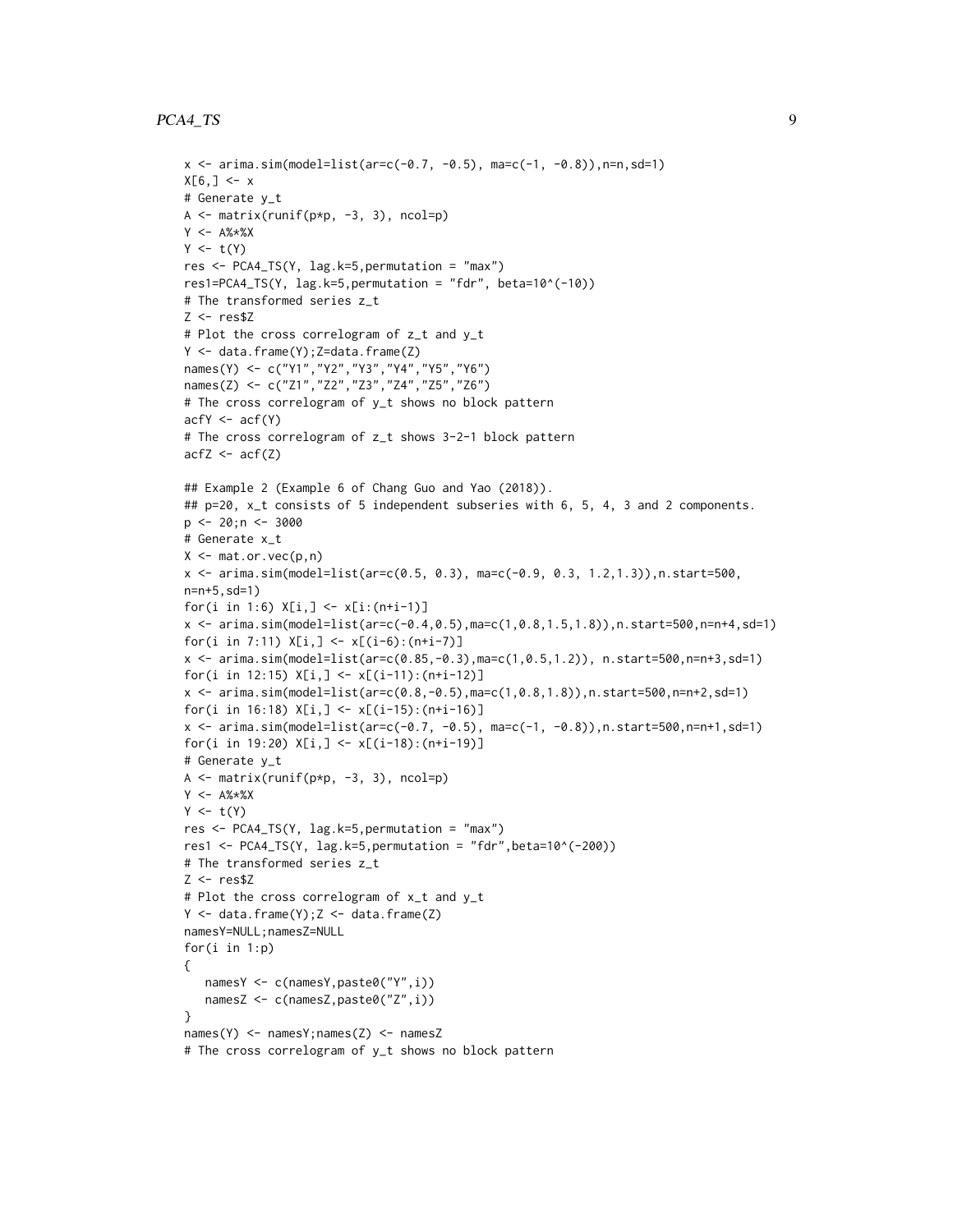10 ur.test

```
acfY <- acf(Y, plot=FALSE)
plot(acfY, max.mfrow=6, xlab='', ylab='', mar=c(1.8,1.3,1.6,0.5),
     oma=c(1,1.2,1.2,1), mgp=c(0.8,0.4,0),cex.main=1)
# The cross correlogram of z_t shows 6-5-4-3-2 block pattern
acfZ <- acf(Z, plot=FALSE)
plot(acfZ, max.mfrow=6, xlab='', ylab='', mar=c(1.8,1.3,1.6,0.5),
     oma=c(1,1.2,1.2,1), mgp=c(0.8,0.4,0),cex.main=1)
# Identify the permutation mechanism
permutation <- res
permutation$Groups
```
ur.test *Testing for unit roots based on sample autocovariances*

#### Description

The test proposed in Chang, Cheng and Yao (2021) for the following hypothesis testing problems:

 $H_0: Y_t \sim I(0)$  versus  $H_1: Y_t \sim I(d)$  for some integer  $d \geq 2$ .

#### Usage

ur.test(Y, lagk.vec = lagk.vec, con\_vec = con\_vec, alpha = alpha)

#### Arguments

|          | $Y = \{y_1, \ldots, y_n\}$ , the observations of a univariate time series used for the test.                                                                                                                                                                                                                                                                                   |
|----------|--------------------------------------------------------------------------------------------------------------------------------------------------------------------------------------------------------------------------------------------------------------------------------------------------------------------------------------------------------------------------------|
| lagk.vec | Time lag $K_0$ used to calculate the test statistic, see Section 2.1 in Chang, Cheng<br>and Yao (2021). It can be a vector containing more than one time lag. If it is<br>a vector, the procedure will output all the test results based on the different $K_0$<br>in the vector lagk, vec. If lagk, vec is missing, the default value we choose<br>lagk.vec= $c(0,1,2,3,4)$ . |
| con_vec  | Constant $c_{\kappa}$ , see (5) in Chang, Cheng and Yao (2021). It also can be a vector. If<br>missing, the default value we use 0.55.                                                                                                                                                                                                                                         |
| alpha    | The prescribed significance level. Default is 0.05.                                                                                                                                                                                                                                                                                                                            |

#### Value

A dataframe containing the following components:

result '1' means we reject the null hypothesis and '0' means we do not reject the null hypothesis.

#### References

Chang, J., Cheng, G. & Yao, Q. (2021). *Testing for unit roots based on sample autocovariances*. Available at <https://arxiv.org/abs/2006.07551>

<span id="page-9-0"></span>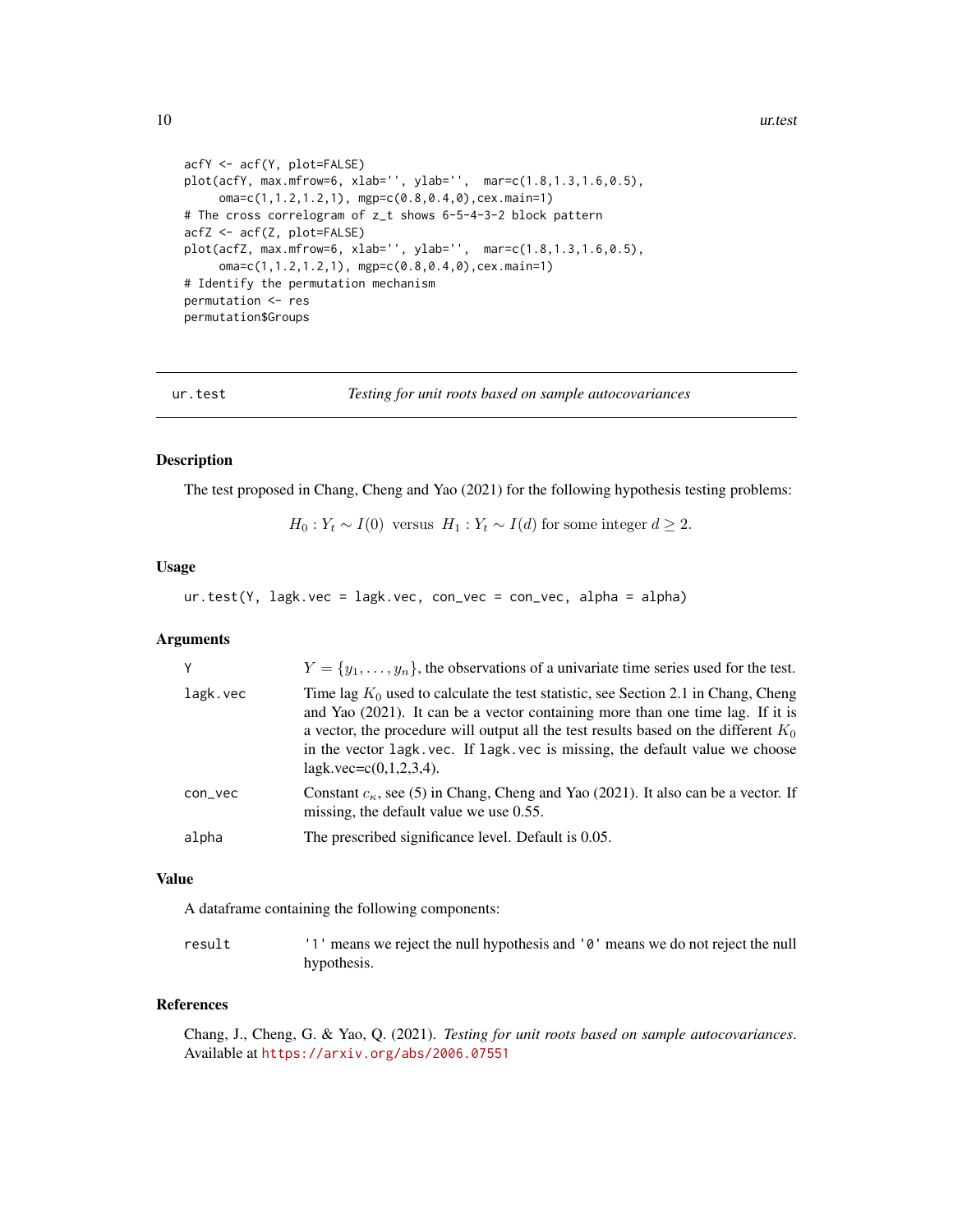#### <span id="page-10-0"></span>WN\_test 11

#### Examples

```
N=100
Y=arima.sim(list(ar=c(0.9)), n = 2*N, sd=sqrt(1))con_vec=c(0.45,0.55,0.65)
lagk.vec=c(0,1,2)
ur.test(Y,lagk.vec=lagk.vec, con_vec=con_vec,alpha=0.05)
ur.test(Y,alpha=0.05)
```
WN\_test *Testing for white noise hypothesis in high dimension*

#### Description

WN\_test() is the test proposed in Chang, Yao and Zhou (2017) for the following hypothesis testing problems:

 $H_0: {\{\mathbf{x}_t\}}_{t=1}^n$  is white noise versus  $H_1: {\{\mathbf{x}_t\}}_{t=1}^n$  is not white noise.

#### Usage

```
WN_test(
 X,
 lag.k = 2,B = 2000,kernel.type = c("QS", "Par", "Bart"),
 pre = FALSE,
 alpha = 0.05,
 k0 = 5,
 thresh = FALSE,tuning.vec = NULL
)
```
#### Arguments

| $\times$    | $X = \{x_1, \ldots, x_n\}'$ , an $n \times p$ sample matrix, where <i>n</i> is the sample size and <i>p</i><br>is the dimension of $x_t$ .                                                                                                                                                                 |
|-------------|------------------------------------------------------------------------------------------------------------------------------------------------------------------------------------------------------------------------------------------------------------------------------------------------------------|
| lag.k       | Time lag K, a positive integer, used to calculate the test statistic [See $(4)$ in<br>Chang, Yao and Zhou (2017)]. Default is $\text{lag. } k = 2$ .                                                                                                                                                       |
| B           | Bootstrap times for generating multivariate normal distributed random vectors<br>in calculating the critical value. Default is $B = 2000$ .                                                                                                                                                                |
| kernel.type | String, an option for choosing the symmetric kernel used in the estimation of<br>long-run covariance matrix, for example, 'QS' (Quadratic spectral kernel), 'Par'<br>(Parzen kernel) and 'Bart' (Bartlett kernel), see Andrews (1991) for more in-<br>formation. Default option is kernel. type = $'QS'$ . |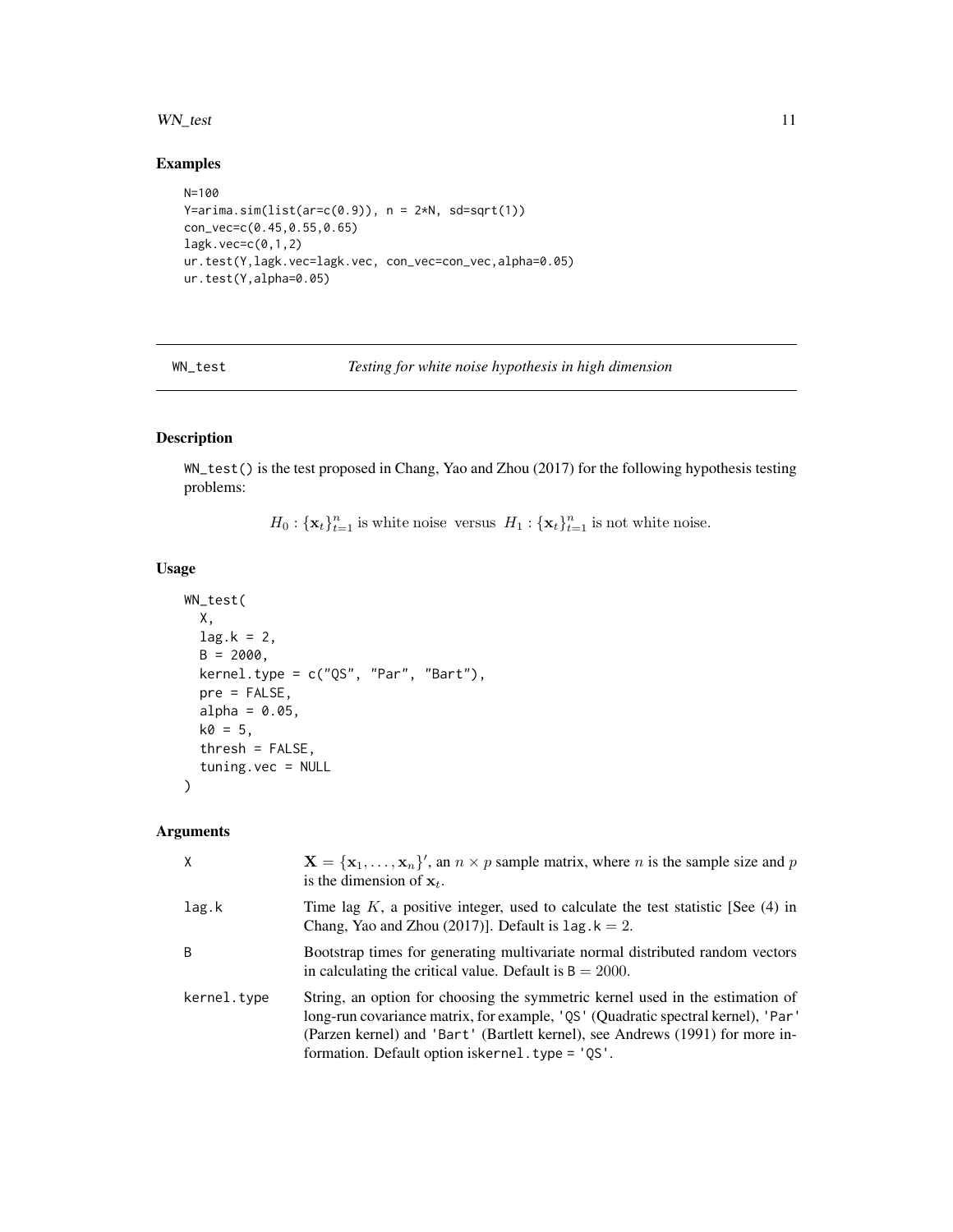<span id="page-11-0"></span>

| pre        | Logical value which determines whether to performs preprocessing procedure<br>on data matrix X or not, see Remark 1 in Chang, Yao and Zhou (2017) for more<br>information. If TRUE, then the segment procedure will be performed to data X<br>first. The three additional options including thresh, tuning vec and cv.num<br>are the same as those in PCA4_TS. |
|------------|----------------------------------------------------------------------------------------------------------------------------------------------------------------------------------------------------------------------------------------------------------------------------------------------------------------------------------------------------------------|
| alpha      | The prescribed significance level. Default is 0.05.                                                                                                                                                                                                                                                                                                            |
| k0         | A positive integer specified to calculate $\widehat{W}_v$ . See parameter lag. k in PCA4_TS<br>for more information.                                                                                                                                                                                                                                           |
| thresh     | Logical. It determines whether to perform the threshold method to estimate $W_y$<br>or not. See parameter thresh in PCA4_TS for more information.                                                                                                                                                                                                              |
| tuning.vec | The value of thresholding tuning parameter $\lambda$ . See parameter tuning vec in<br>PCA4_TS for more information.                                                                                                                                                                                                                                            |

#### Value

An object of class "WN\_test" is a list containing the following components:

| reject  | Logical value. If TRUE, it means rejecting the null hypothesis, otherwise it means<br>not rejecting the null hypothesis. |
|---------|--------------------------------------------------------------------------------------------------------------------------|
| p.value | Numerical value which represents the p-value of the test based on the observed<br>data $\{\mathbf x_t\}_{t=1}^n$ .       |

#### References

Chang, J., Yao, Q. & Zhou, W. (2017). *Testing for high-dimensional white noise using maximum cross-correlations*, Biometrika, Vol. 104, pp. 111–127.

Chang, J., Guo, B. & Yao, Q. (2018). *Principal component analysis for second-order stationary vector time series*, The Annals of Statistics, Vol. 46, pp. 2094–2124.

Cai, T. and Liu, W. (2011). *Adaptive thresholding for sparse covariance matrix estimation*, Journal of the American Statistical Association, Vol. 106, pp. 672–684.

#### See Also

[PCA4\\_TS](#page-5-1)

#### Examples

```
n <- 200
p <- 10
X <- matrix(rnorm(n*p),n,p)
res <- WN_test(X)
Pvalue <- res$p.value
rej <- res$reject
```